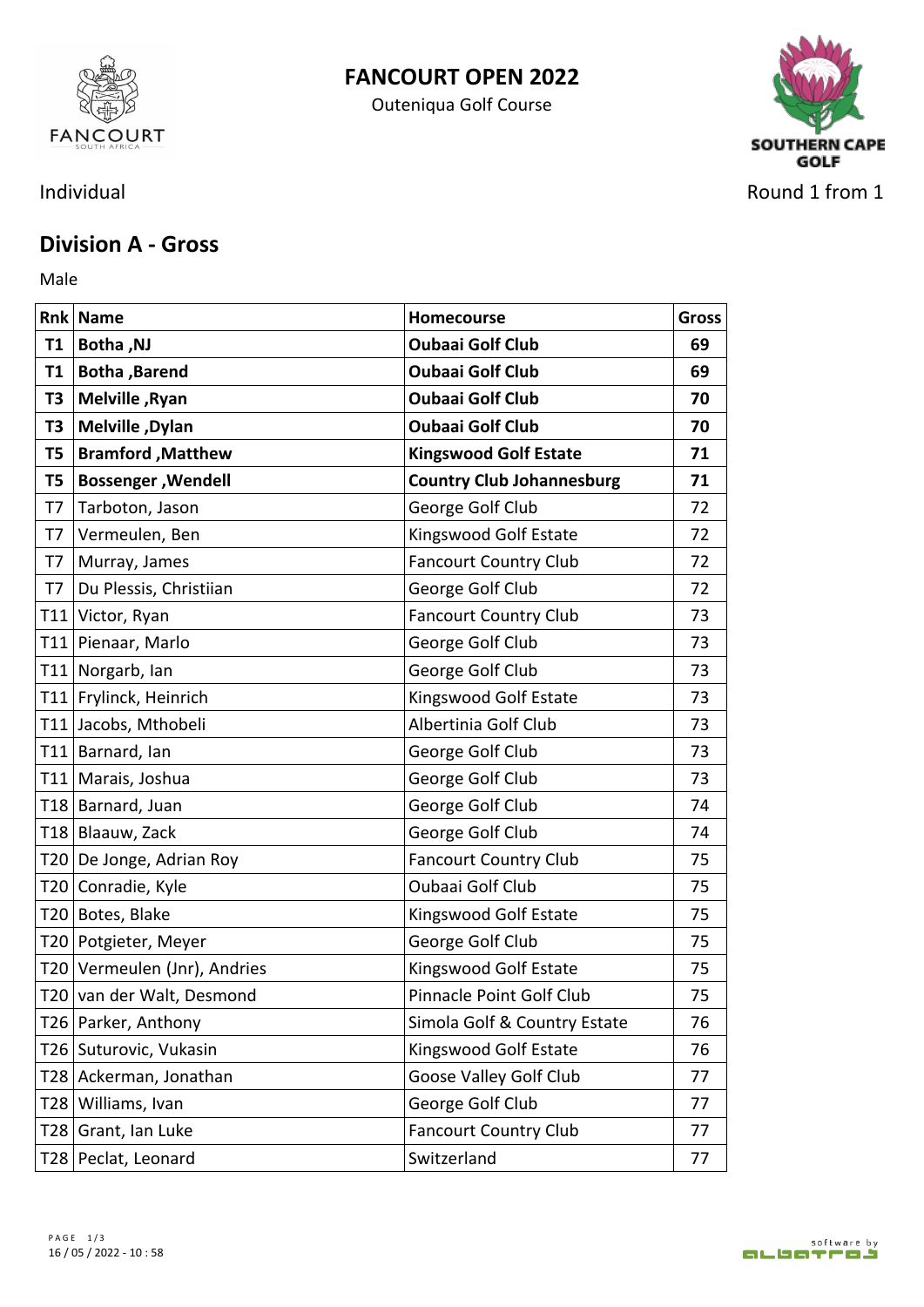| T28 Hugo, Tiaan                | Oubaai Golf Club             | 77 |
|--------------------------------|------------------------------|----|
| T33 Nortje, Michael            | George Golf Club             | 78 |
| T33 Kirsten, Riaan             | George Golf Club             | 78 |
| T33 Stander, Stiaan            | Mossel Bay Golf Club         | 78 |
| T33   Malan, Hendrik Jan       | Mossel Bay Golf Club         | 78 |
| T37 Mienie, Jaco-Chris         | Kingswood Golf Estate        | 79 |
| T37 Nel, Roscoe                | Kingswood Golf Estate        | 79 |
| T37 Viljoen, Jacques           | Kingswood Golf Estate        | 79 |
| T37 Nhlengethwa, Khanya        | Kingswood Golf Estate        | 79 |
| T37 Koeries, Jason             | George Golf Club             | 79 |
| T37 de Villiers, Dandre        | Kingswood Golf Estate        | 79 |
| T43 De Bruin, Dewan            | <b>Fancourt Country Club</b> | 80 |
| T43 Strauss, Ruan              | Oubaai Golf Club             | 80 |
| T43 Seton, Norman              | <b>Fancourt Country Club</b> | 80 |
| T43 Quinn, Liam                | Simola Golf & Country Estate | 80 |
| T43   Laubscher, Marc          | Knysna Golf Club             | 80 |
| T48 Mudge IV, Henry            | Mossel Bay Golf Club         | 81 |
| T48 Kriek, Hendrik             | Mossel Bay Golf Club         | 81 |
| T48 Osner, Joshua              | Simola Golf & Country Estate | 81 |
| T51 Lombard, Diaan             | Mossel Bay Golf Club         | 82 |
| T51   Lottering, Lourens       | Kingswood Golf Estate        | 82 |
| T53 Malgas, William            | <b>Oudtshoorn Golf Club</b>  | 83 |
| T53 Daubern, Graham            | Oubaai Golf Club             | 83 |
| T55 Koen, Leandre              | George Golf Club             | 84 |
| T55 Coetzee, Pieter            | Kingswood Golf Estate        | 84 |
| T55 November, Grant            | George Golf Club             | 84 |
| T55   Mottershead, Simon James | Goose Valley Golf Club       | 84 |
| T59 Coetzee, Eduard            | Oubaai Golf Club             | 85 |
| T59 Webster, Hugan             | <b>Oubaai Golf Club</b>      | 85 |
| T59 Oosthuizen, Johannes       | <b>Oudtshoorn Golf Club</b>  | 85 |
| T59 Richter, Berman            | Kingswood Golf Estate        | 85 |
| T63 Strauss, Johann            | Mossel Bay Golf Club         | 86 |
| T63 Hansen, Max                | <b>Fancourt Country Club</b> | 86 |
| T63 Malgas, Josh               | George Golf Club             | 86 |
| T63 Heuer, Greg                | Pinnacle Point Golf Club     | 86 |
| T63 Beets, Francois-André      | <b>Oudtshoorn Golf Club</b>  | 86 |
| T68   Maritz, Zander           | Pinnacle Point Golf Club     | 87 |
| T68 Visser, Joshua             | Kingswood Golf Estate        | 87 |
| 70 Huyser, Hano                | Kingswood Golf Estate        | 88 |
| T71   Naidoo, Maheshan         | Kingswood Golf Estate        | 90 |
| T71 Gelderblom, Aerron         | Oubaai Golf Club             | 90 |
|                                |                              |    |